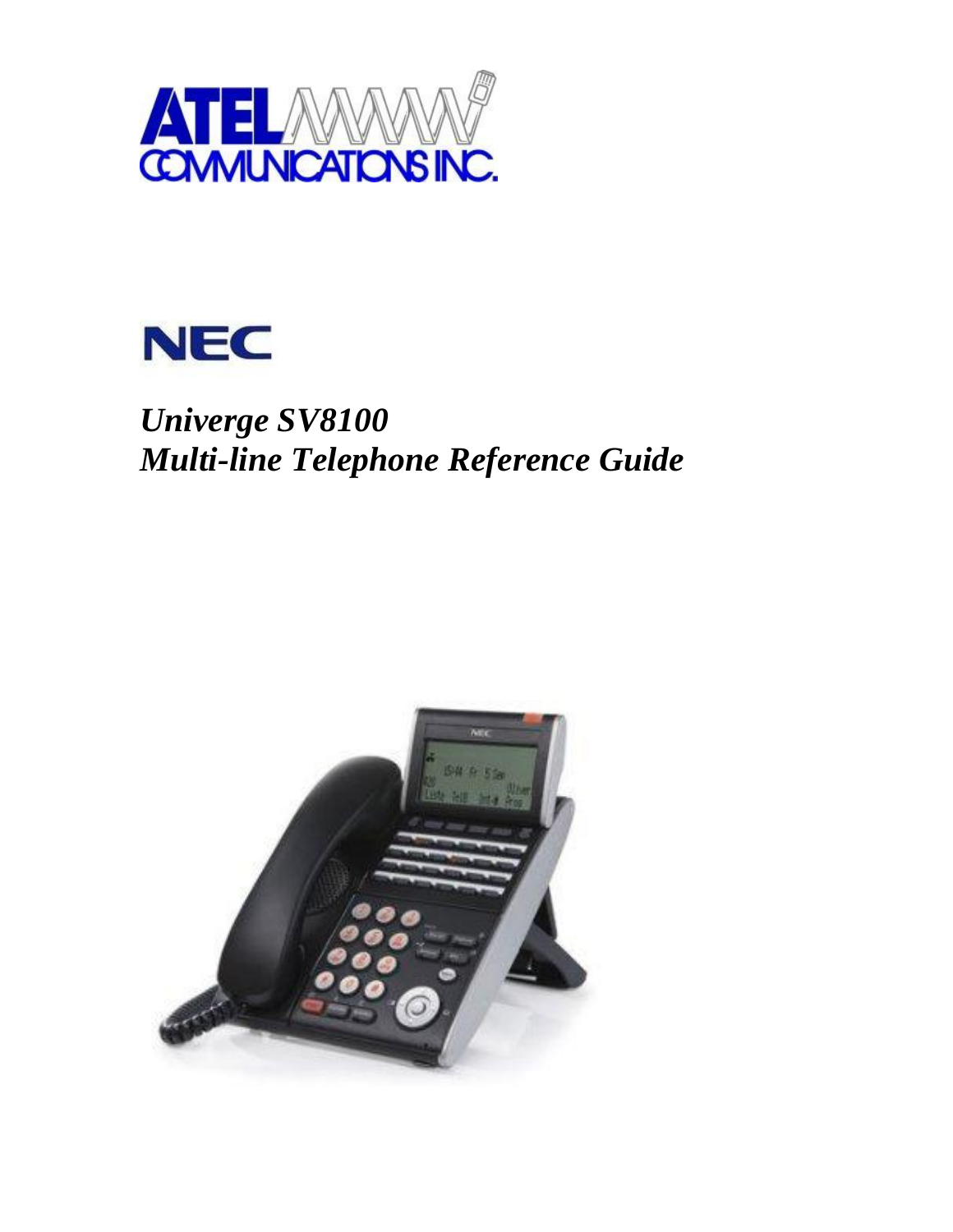Congratulations on your organization's decision to install a NEC SV8100 telecommunications system provided by Atel Communications. The goal of this guide is to have you effectively using your new system in as little time as possible. This guide is not designed to teach the more complex system features and applications. It is to teach the basics of call processing so that you can quickly return to doing your job with increased efficiency. You will learn:

- **1. How to make both outgoing and intercom calls.**
- **2. How to receive incoming and transfer calls.**
- **3. How to use Hold and Park.**
- **4. How to set up your voice mailbox and use your voice mail system.**

Additional user information can be found in the Telephone and Voice Mail User Guide, which is more in-depth. For specific questions not addressed during the on-site training, the Quick-Start and more in-depth Telephone and Voice Mail User Guide, please call Atel's help-desk at 858-646-4646.

Enjoy your new Atel / NEC telephone system and thank you for helping make this a positive experience for your organization.

# **Feature Keys:**

## **Recall**

Press this key to send a hook flash to the CO you are currently on. Depending on the CO, it may put the caller on hold with Telco or hang up.

## **Feature**

Used to activate terminal setup functions and to program One-Touch keys. Feature + 1 – Turns microphone On/Off

# **Hold**

Press this key to put a call on hold.

# **Transfer**

Allows the extension user to transfer a call or make a second call.

## **Speaker**

Controls built-in speaker, which can be used for Hands Free Dialing/Monitoring. LED on key lights when key is active.

# **Help**

Explanations of Programmable Keys can be called up on the LCD by pressing and holding the **Help** key plus a programmable key.

# **Exit**

The user can exit from the Menu or Help mode by pressing this key.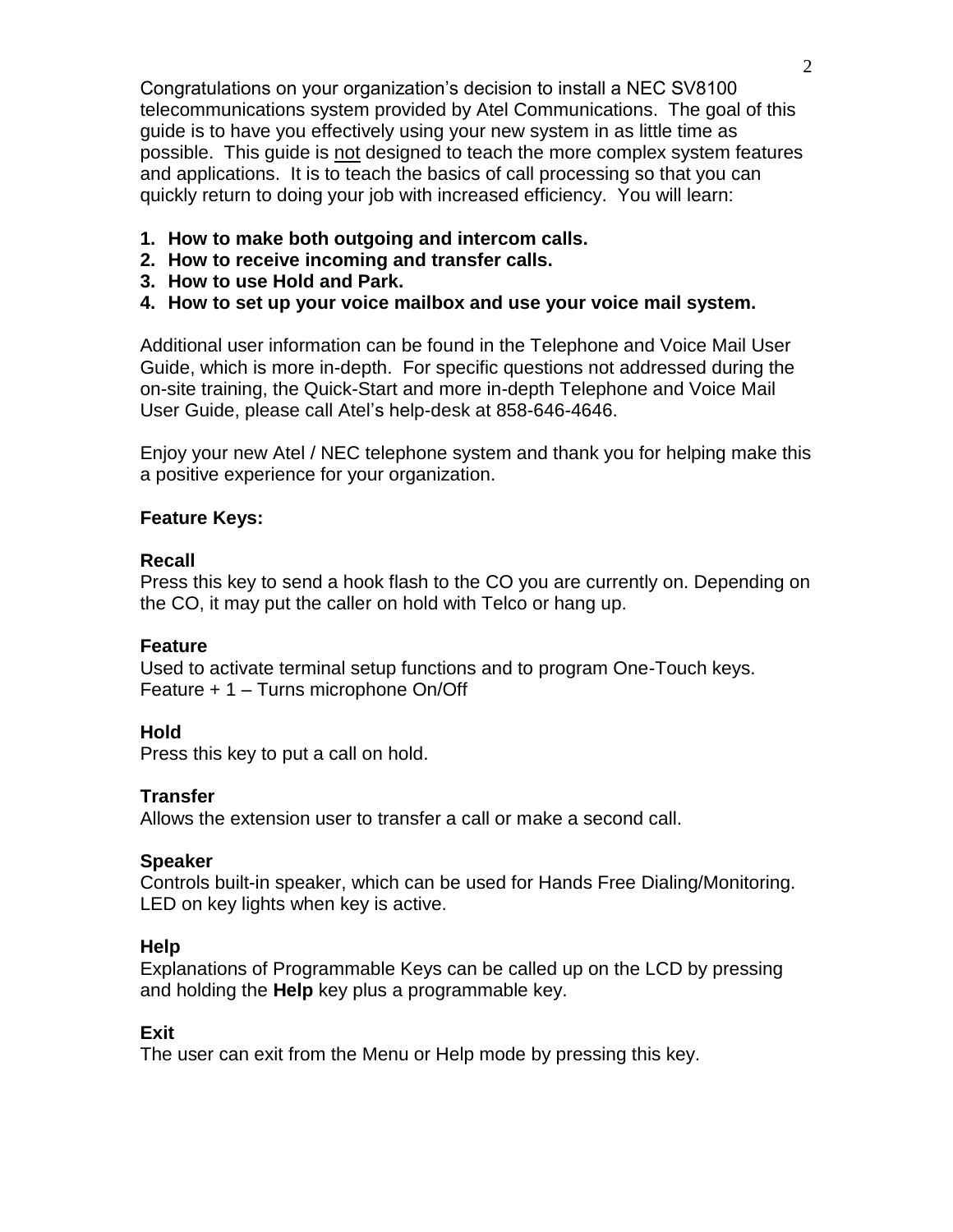#### **Outgoing Calls:**

To place an outgoing call, either lift the handset or press the Speaker key (Speaker key will light). You will hear dial tone. Press 9 and then dial the outside number. If you use the Speaker key, you will have a hands-free conversation (speakerphone) until you lift the handset. Lifting the handset will move the conversation from a hands-free conversation to a handset conversation. If you are on a handset conversation and would like to change to a speakerphone (hands-free) conversation, press the Speaker key once and replace the handset.

To disconnect, replace the handset or press the Speaker key.

#### **Intercom Calls:**

To place an intercom call, either lift the handset or press the Speaker key (Speaker key will light) and dial the extension number. If your phone has been programmed with intercom keys for the person you wish to call, instead of manually dialing the extension number, just press the programmed key. If the called person lifts the handset, the speaker turns off and the intercom conversation can continue through the handset.

## **Transfer Calls:**

To transfer a call you are on, press the Transfer key (the outside person is now on hold). Either dial the extension number or press the pre-programmed key of the person to whom you wish to transfer the call. You may stay on the call to announce the caller. To complete the transfer, simply replace the handset.

#### **Place a Call on Hold:**

To hold a call you are on, press the Hold key. The Loop key will flash indicating that your call is there. To retrieve the call, lift the handset and press the flashing Loop key. When a call is on hold at your extension, the Loop key is not flashing on other extensions. This prevents people from picking-up a call that is not theirs.

#### **Parking a Call**

To Park a caller, simply press one of the Park buttons. The Park button will flash. The caller is now on hold or Parked. This allows someone at another extension to pick up the caller. To pick up a Parked caller, lift the handset or press the speaker button, and then press the flashing Park button.

#### **Conference Call**

While you are on the first call, push the Conf soft key (soft keys are the four buttons under the display). Now make your second call. Once the second call has been established, push the Add soft key and then push the Begin soft key. You are now on your conference.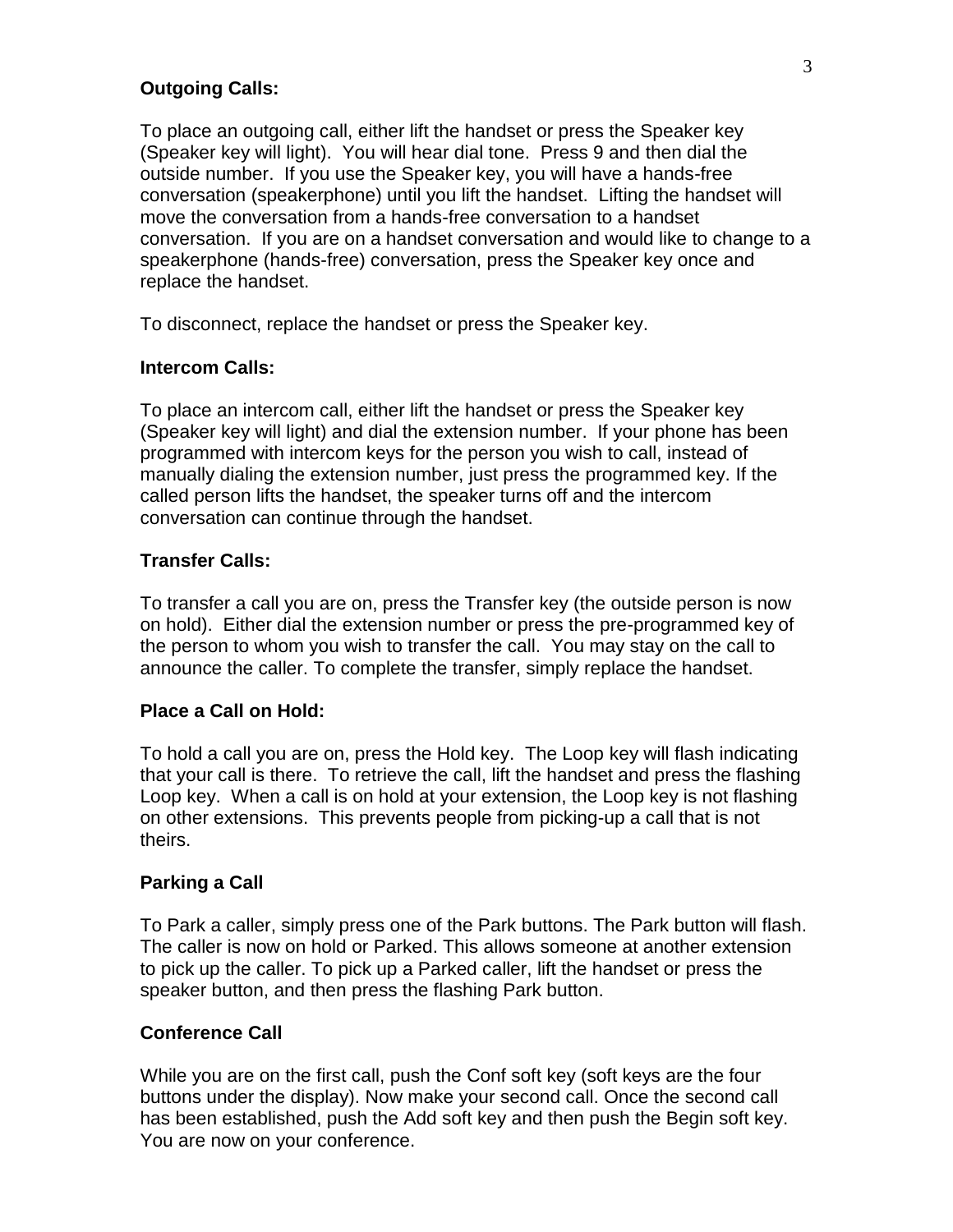## **Forward Extension to a Cell Phone :**

- 1. Press the speaker key
- 2. Dial 741
- 3. Dial 1 (set)
- 4. Dial 9 and ten digit telephone number
- 5. Press speaker key to hang up

## **To Cancel Forwarding :**

- 1. Press the speaker key
- 2. Dial 741
- 3. Dial 0 (cancel)
- 4. Press the speaker key to hang up

### **Voice Mailbox Set-up:**

It is important that you set-up your voice mailbox immediately. There are three basic things to do:

1. **Record your first and last name**.

To record your name, lift the handset and use the soft keys under the display.

Press **VMsg**, press **More**, press **RcNam**, press **Rec** and then follow the prompts.

#### 2. **Record your personal greeting**.

To record your personal greeting lift the handset and use the soft keys under the display.

Press **VMsg**, press **Greet**, press **Gr1**, press **Rec** and the follow the prompts.

3. **Establish a 4-digit security code** (Personal Identification Number aka PIN).

To set a security code press **VMsg**, press **More**, press **Setup**, press **Code** and follow the prompts.

For more in-depth information refer to the Voice Mail User Guide.

#### **Using Voice Mail:**

#### **To leave a message for a coworker:**

Call their extension by dialing the extension number or pressing a preprogrammed key. Press 8 and listen to the prompts. Hang-up when finished.

#### **To transfer a caller into a voice mailbox:**

After telling the caller you will transfer them, press the Transfer key, press the VMsg key and dial the extension number and hang-up.